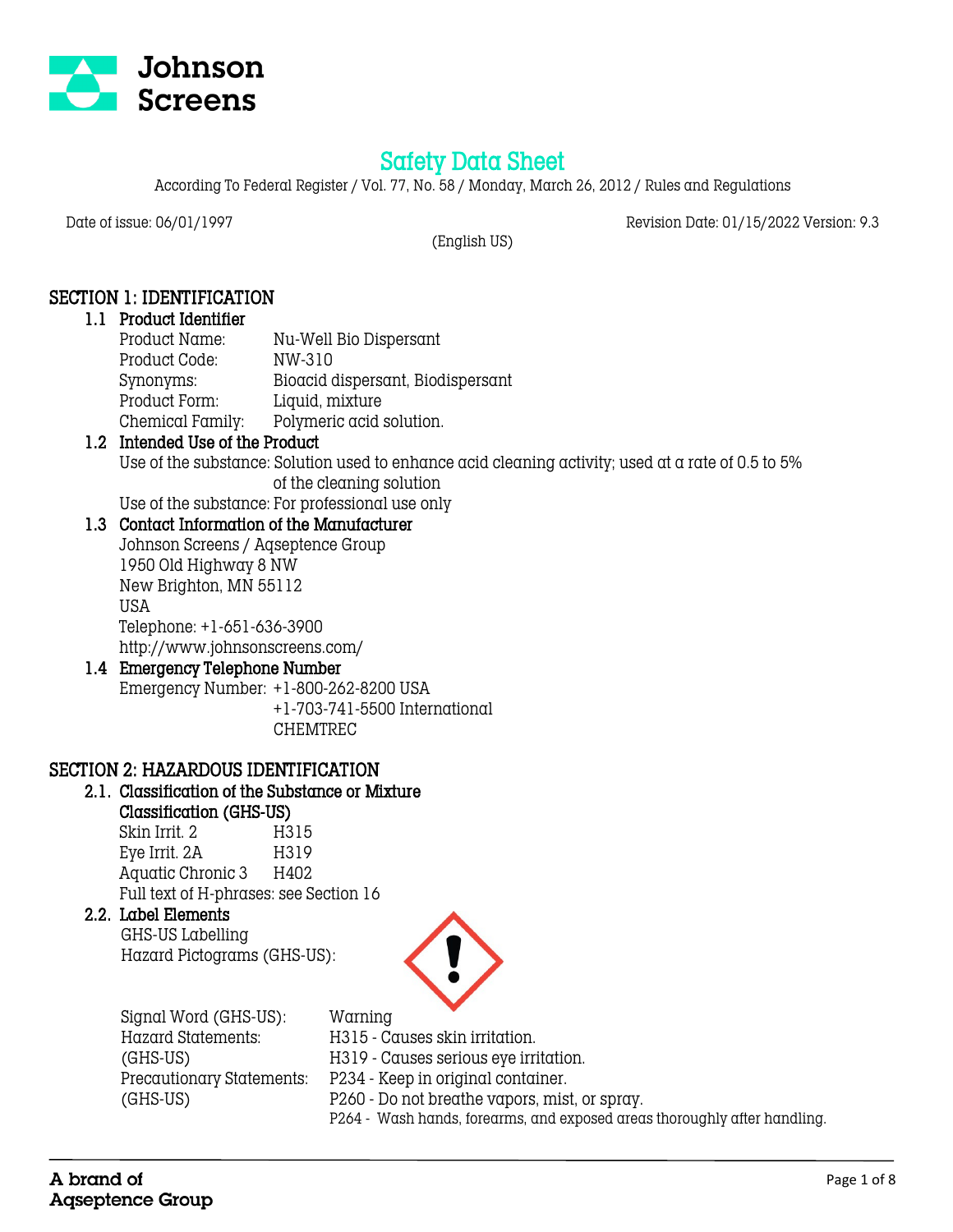

- P273 Avoid release to the environment.
- P280 Wear eye protection, face protection, protective clothing, protective gloves.
- P301+P330+P331 If swallowed: rinse mouth. Do NOT induce vomiting.
- P303+P361+P353 If on skin (or hair): Take off immediately all contaminated clothing. Rinse skin with water/shower.
- P304+P340 If inhaled: Remove person to fresh air and keep at rest in  $\alpha$ position comfortable for breathing.
- P305+P351+P338 If in eyes: Rinse cautiously with water for several minutes. Remove contact lenses, if present and easy to do. Continue rinsing.
- P310 Immediately call a POISON CONTROL CENTER, or a doctor.
- P321 Specific treatment (see Section 4 on this SDS).
- P363 Wash contaminated clothing before reuse.
- P390 Absorb spillage to prevent material damage.
- P501 Dispose of contents/container in accordance with local, regional, national, and international regulations.

#### 2.3. Other Hazards

 Exposure may aggravate those with pre-existing eye, skin, or respiratory conditions. If involved in a fire and thermal decomposition occurs, potential toxic and acrid vapors may be released.

2.4 Unknown Acute Toxicity (GHS-US) No data available

#### SECTION 3: COMPOSISTION/INFORMATION ON INGREDIENTS

- 3.1 Substance: Not Applicable
- 3.2 Mixture

| Name                           | Product Identifier | Percentage  | Classification (GHS-US)               |
|--------------------------------|--------------------|-------------|---------------------------------------|
| Organic acid blend             | CAS No. 26099-09-2 | Proprietary | Acute Tox. 4 (Oral), H302             |
|                                |                    |             | Acute Tox. 4 (Inhalation: mist), H332 |
|                                |                    |             | Skin Corr. 1B, H315                   |
|                                |                    |             | Eye Dam. 1, H319                      |
| Potassium hydroxide            | CAS No. 1310-58-3  | Proprietary | Acute Tox. 4 (Oral), H302             |
|                                |                    |             | Skin Corr. 1A, H315                   |
|                                |                    |             | Eye Dam. 1, H319                      |
| Proprietary dispersant polymer | Proprietary        | Proprietary | Not classified                        |
| Proprietary surfactant mixture | Proprietary        | Proprietary | Not classified                        |
| Water                          | CAS No. 7732-18-5  | Proprietary | Not classified                        |

 Note: If Chemical Name/CAS No. is "proprietary" and/or weight percentage is not listed, the specific chemical identity and/or percentage of composition has been withheld as a trade secret in accordance with CFR §1910.1200. See Section 16 for the full text of H-phrases.

#### 3.3 PFAS, PFOS, PFC Statement

 There are no Perfluorooctanoic Acid (PFOA), Perfluorooctyl Sulfonate (PFOS) or Other Perfluorinated Chemicals (PFCs) in the NW-310 product.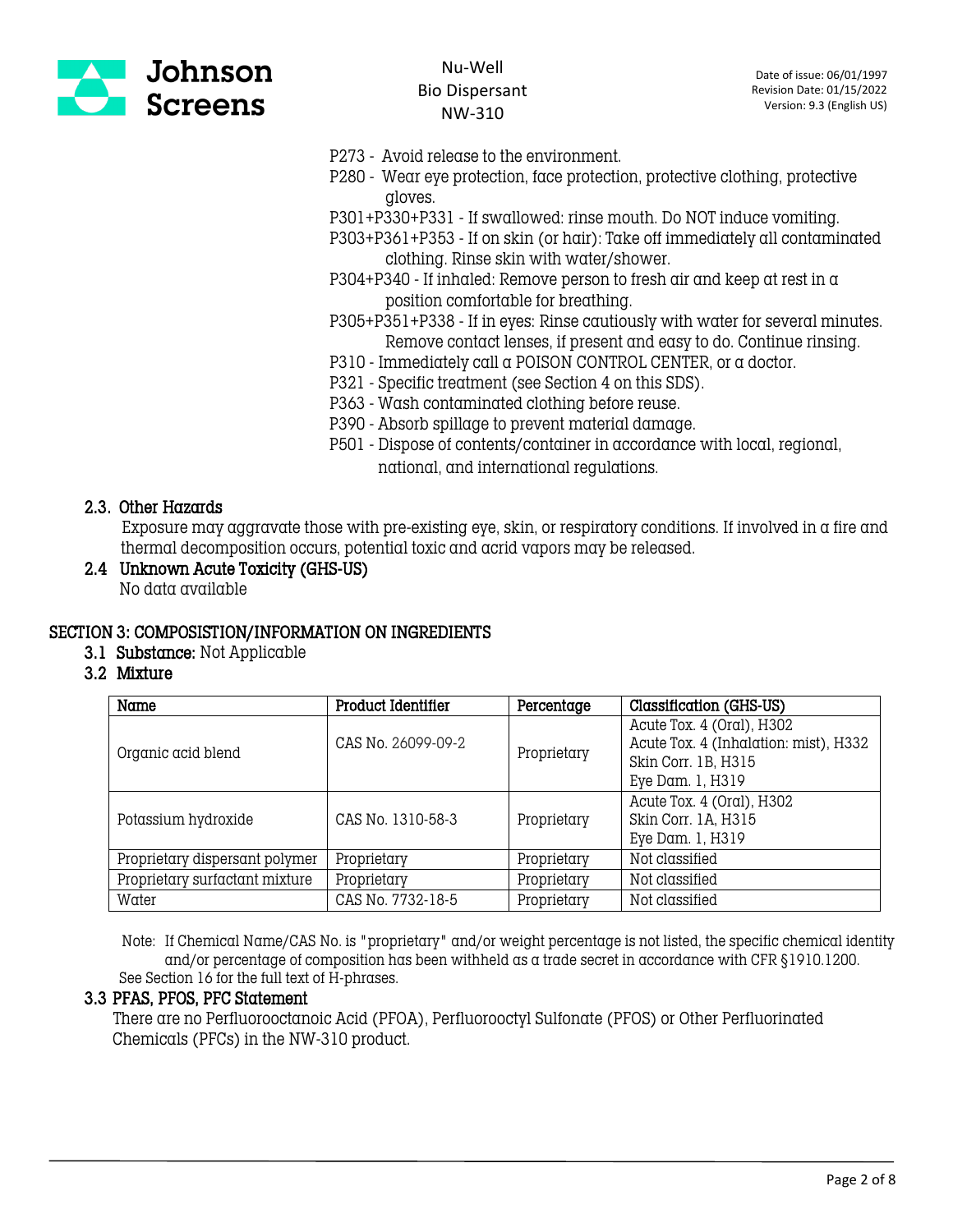

## SECTION 4: FIRST AID MEASURES

#### 4.1 Description of First Aid Measures

First-aid Measures General: Never give anything by mouth to an unconscious person. If you feel unwell, seek medical advice (show the label if possible).

First-aid Measures after Inhalation: Keep at rest and in a position comfortable for breathing. Seek medical attention. Symptoms may be delayed.

First-aid Measures after Skin Contact: Remove/Take off immediately all contaminated clothing. Immediately flush skin with plenty of water and mild soap for at least 30 minutes. Seek medical advice/attention. Wash contaminated clothing before reuse.

First-aid Measures after Eye Contact: Immediately rinse with water for a prolonged period while holding the eyelids wide open. Rinse cautiously with water for several minutes. Remove contact lenses, if present and easy to do. Continue rinsing for at least 30 minutes. Immediately call a POISON CENTER or doctor/physician.

First-aid Measures after Ingestion: Rinse mouth thoroughly with water. Do NOT induce vomiting. Seek medical attention immediately.

#### 4.2 Most Important symptoms and effects, both acute and delayed

Symptoms/Injuries: Causes mild skin irritation and possible severe eye irritation.

 Symptoms/Injuries after Inhalation: Inhalation may cause immediate severe irritation progressing quickly to chemical burns. Corrosive to mucus membranes. Corrosive to the respiratory tract. Symptoms may be delayed.

Symptoms/Injuries after Skin Contact: Causes severe skin irritation.

Symptoms/Injuries after Eye Contact: Causes serious eye irritation.

Symptoms/Injuries after Ingestion: May cause irritation of the linings of the mouth, throat, and gastrointestinal tract. Ingestion of a large quantity of this material could result in serious health hazard. Chronic Symptoms: None expected under normal conditions of use.

#### 4.3 Indication of any Immediate Medical Attention and Special Treatment Needed

If you feel unwell, seek medical advice (show the label where possible).

### SECTION 5: FIRE FIGHTING MEASURES

5.1 Extinguishing Media

Suitable Extinguishing Media: Use extinguishing media appropriate for surrounding fire. Unsuitable Extinguishing Media: Do not use a heavy water stream. Use of heavy stream of water may spread product.

- 5.2. Special Hazards Arising From the Substance or Mixture
	- Fire Hazard: Not flammable.

Explosion Hazard: Product is not explosive.

 Reactivity: Reacts with (strong) oxidizers: (increased) risk of fire. Contact with metals may evolve flammable hydrogen gas.

5.3. Advice for Firefighters Precautionary Measures Fire: Exercise caution when fighting any chemical fire. Under fire conditions, hazardous fumes will be present.

 Firefighting Instructions: Keep upwind. Use water spray or fog for cooling exposed containers. Protection During Firefighting: Firefighters must use full bunker gear including NIOSH-approved positive pressure self-contained breathing apparatus to protect against potential hazardous combustion or decomposition products and oxygen deficiencies. Evacuate area and fight the fire from a maximum distance or use unmanned hose holders or monitor nozzles. Cover pooling liquid with foam. Containers can build pressure if exposed to radiant heat; cool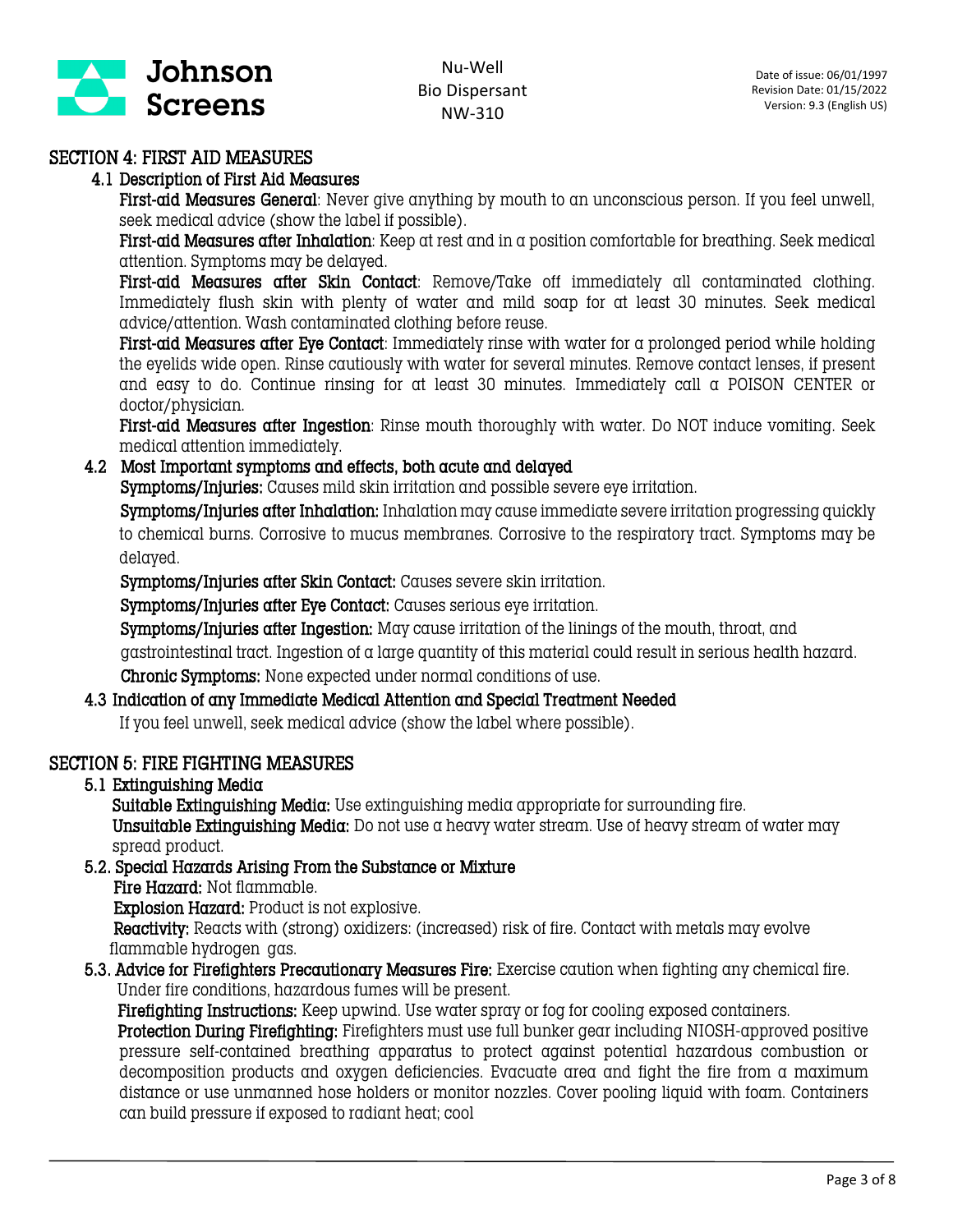

adjacent containers with flooding quantities of water until well after the fire is out. Withdraw immediately from the area if there is a rising sound from a venting safety device or discoloration of vessels, tanks, or pipelines. Be aware that burning liquid will float on water. Notify appropriate authorities if liquid enter sewers or waterways.

 Other Information: Do not allow the product to be released into the environment. Do not allow run-off from fire fighting to enter drains or water sources.

### SECTION 6: Accidental Release Measures

#### 6.1 Personal Precautions, Protective Equipment and Emergency Procedures

General Measures: Avoid all unnecessary exposure. Do not get in eyes, on skin, or on clothing. Do not breathe vapor, mist, or spray.

6.1.1 For Non-emergency Personnel Protective Equipment: Use appropriate personal protection equipment (PPE). Emergency Procedures: Evacuate unnecessary personnel. Keep upwind.

#### 6.1.2 For Emergency Responders

Protective Equipment: Equip cleanup crew with proper protection.

Emergency Procedures: Upon arrival at the scene, a first responder is expected to recognize the presence of dangerous goods, protect oneself and the public, secure the area, and call for the assistance of trained personnel as soon as conditions permit.

#### 6.2 Environmental Precautions

Avoid unnecessary release into the environment. Notify authorities if undiluted product enters sewers or public waters.

6.3 Methods and Material for Containment and Cleaning Up For Containment: Contain any spills with dikes or absorbents to prevent migration and entry into sewers or streams.

 Methods for Cleaning Up: Ventilate area. Clean up spills immediately and dispose of waste safely. Small quantities of liquid spill: take up in non-combustible absorbent material and shovel into container for disposal. Collect absorbed material and place into a sealed, labeled container for proper disposal. Practice good housekeeping - spillage can be slippery on smooth surface either wet or dry.

#### 6.4 Reference to Other Sections

See Section 8, Exposure Controls and Personal Protection. Concerning disposal elimination after cleaning, see Section 13.

### SECTION 7: HANDLING AND STORAGE

### 7.1 Precautions for Safe Handling

Additional Hazards When Processed: Any proposed use of this product in an elevated temperature process should be thoroughly evaluated to assure that safe operating conditions are established and maintained. Hygiene Measures: Handle in accordance with good industrial hygiene and safety procedures. Always wash your hands immediately after handling this product, and once again before leaving the workplace. Contaminated work clothing should not be allowed out of the workplace. Wash contaminated clothing before reuse. Do not eat, drink, or smoke in areas where product is used.

Storage Conditions: Store in a dry, cool, and well-ventilated area. Keep container closed when not in use. Store away from oxidizers and caustic products. Storage areas should be periodically checked for damage and integrity.

Incompatible Products: Strong oxidizers. Strong bases.

### 7.2 Conditions for Safe Storage, Including Any Incompatibilities

Technical Measures: Observe all regulations and local requirements regarding storage of containers. Container remains hazardous when empty, unless properly cleaned. Continue to observe all precautions. Containers and equipment used to handle this product should be exclusively for this material.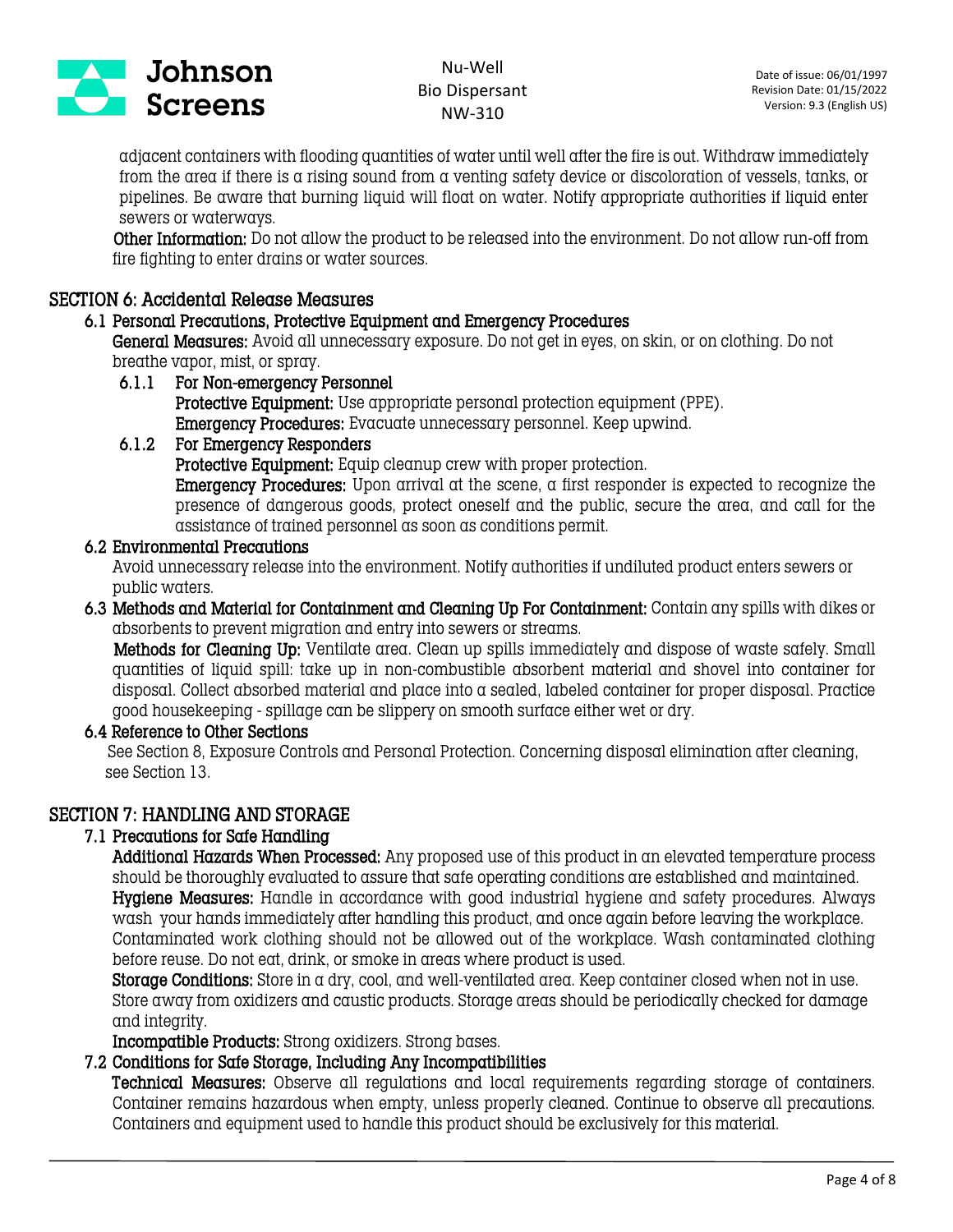

### 7.3 Specific End Use(s)

Solution used to enhance acid cleaning activity; use at a rate of 0.5 to 5.0% of the cleaning solution; for professional use only.

### SECTION 8: EXPOSURE CONTROLS/PERSONAL PROTECTION

#### 8.1 Control Parameters

For substances listed in Section 3 that are not listed here, there are no established exposure limits from the manufacturer, supplier, importer, or the appropriate advisory agency including: ACGIH (TLV), NIOSH (REL), or OSHA (PEL).

### Potassium hydroxide (CAS No. 1310-58-3) (minor constituent, <3%)

USA ACGIH:  $\text{ACGIH}$  Ceiling (mg/m<sup>3</sup>)

 $2 \text{ ma/m}^3$ 

#### **USA NIOSH:** NIOSH REL (ceiling)  $(mg/m^3)$  2 mg/m<sup>3</sup> 8.2 Exposure Controls

Appropriate Engineering Controls: Emergency eye wash fountain should be available in the immediate vicinity of any potential exposure. Ensure adequate ventilations, especially in confined areas. Ensure all national/local regulations

are

 Personal Protective Equipment: Face shield. Protective goggles. Protective clothing. Gloves. Insufficient ventilation: wear respiratory protection.



observed.

 Hand Protection: Impermeable protective gloves. Skin and Body Protection: Wear suitable protective clothing.

Consumer Exposure Controls: ssDo not eat, drink, or smoke during use.

 Materials for Protective Clothing: Corrosion proof materials and fabrics. Eye Protection: A full face shield is recommended. Chemical safety goggles. Respiratory Protection: Use a NIOSH approved respirator or self-contained-breathingapparatus whenever exposure may exceed established Occupational Exposure Limits. Environmental Exposure Controls: Do not allow the product to be released into the environment.

# SECTION 9: PHYSICAL AND CHEMICAL PROPERTIES

# 9.1 Information on Basic Physical and Chemical Properties

Appearance: Amber Auto Ignition Temp: Non-detect (none) pH: 2.3 Specific Gravity: 1.19 Vapor Density: 1.0 (water) Vapor pressure: Vapor is water Solubility: Water (complete)

Physical State: Liquid Odor: Slight chemical odor Boiling point: 121 °C (249.8 °F) Freezing point: 0 °C (32 °F) – clouding will occur

9.2 Other Information: No additional information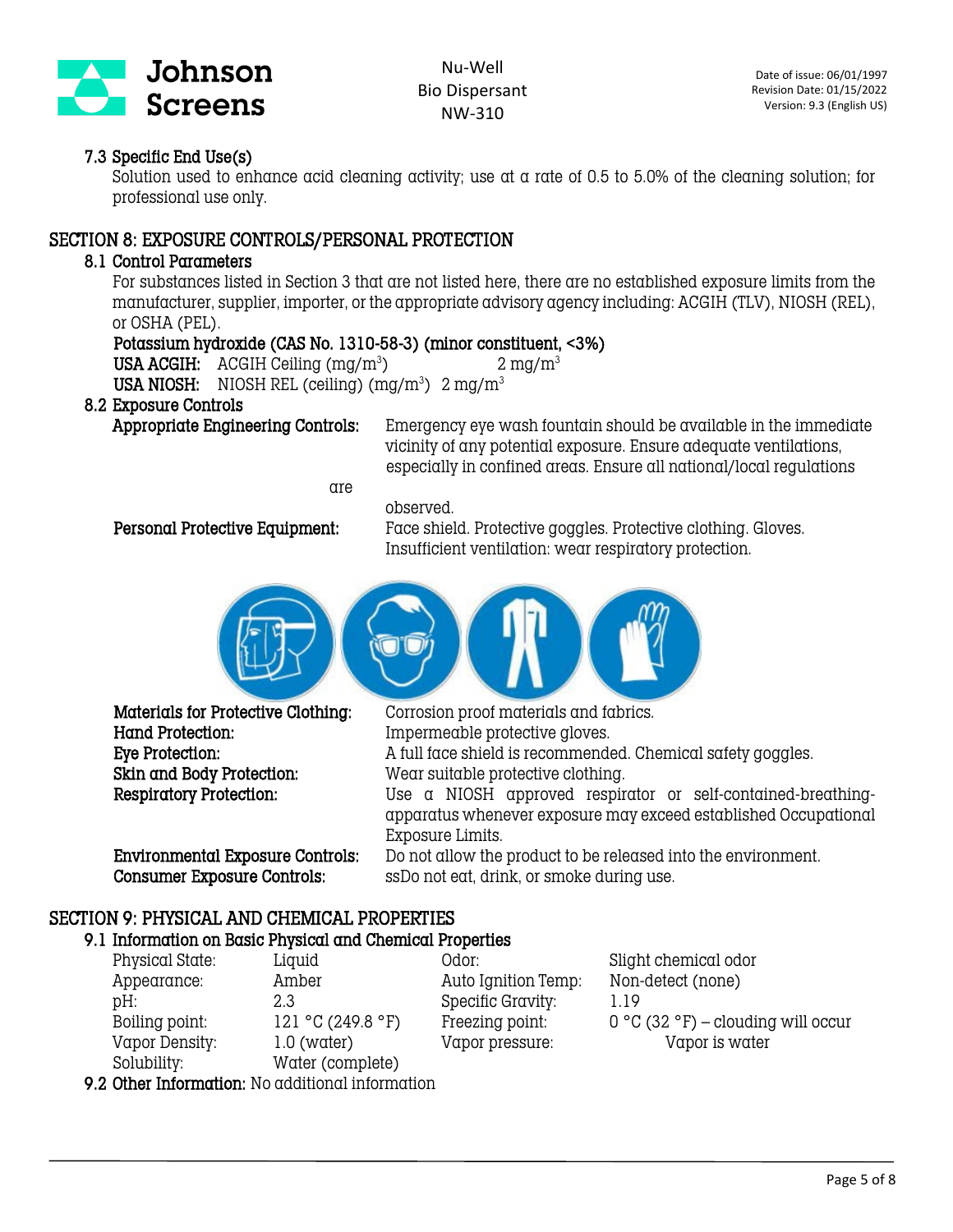

# SECTION 10: STABILITY AND REACTIVITY

10.1 Reactivity: Reacts with (strong) oxidizers: increased risk of fire. Undiluted products contact with metals may evolve release small quantities of hydrogen gas.

10.2 Chemical Stability: Stable under recommended handling and storage conditions (see Section 7).

10.3 Possibility of Hazardous Reactions: Hazardous polymerization will not occur.

10.4 Conditions to Avoid: Direct sunlight, extremely high or low temperatures, open flames, sources of ignition and incompatible materials.

10.5 Incompatible Materials: Strong oxidizers. Strong bases.

10.6 Hazardous Decomposition Products: Acrid smoke and irritating fumes.

# SECTION 11: TOXICOLOGICAL INFORMATION

## 11.1 Information on Toxicological Effects

Acute Toxicity: Not Classified.

LD50 Oral Rat: 1950 mg/kg

LC50 Inhalation Rat: 3.6 mg/l/4h

**Skin Contact – Acute:** Dermal  $LD_{50}$  Rabbits > 3000 mg/kg

Skin Contact – Chronic: Skin irritation Rabbits (Draize Score 1.6 /8)

Eye Contact – Acute: Minimal Rabbits (Draize score 2.7 / 110)

Skin Corrosion/Irritation: May cause irritation to skin and serious eye irritation or damage. pH: 2.3

Serious Eye Damage/Irritation: May cause serious eye irritation or damage. pH: 2.3

Respiratory or Skin Sensitization: Not Classified.

Germ Cell Mutagenicity: Not Classified.

Carcinogenicity: Not Classified.

Reproductive Toxicity: Not Classified.

Specific Target Organ Toxicity (single exposure): Not Classified.

Specific Target Organ Toxicity (repeated exposure): Not Classified.

Aspiration Hazard: Not Classified.

Symptoms/Injuries after Inhalation: Inhalation of mist may cause severe irritation to lungs and nasal passages progressing to chemical burns with prolonged exposure. Mildly corrosive to mucus membranes and respiratory tract. Symptoms may be delayed.

Symptoms/Injuries after Skin Contact: May cause skin irritation. Prolonged exposure could result in more severe irritation or chemical burns.

Symptoms/Injuries after Eye Contact: May cause serious eye damage if not rinsed immediately.

Symptoms/Injuries after Ingestion: May cause burns or irritation of the linings of the mouth, throat, and gastrointestinal tract. Swallowing a large quantity of this material may pose a serious health hazard. Chronic Symptoms: None expected under normal conditions of use.

### SECTION 12: ECOLOGICAL INFORMATION

### 12.1 Toxicity

| -------                                          |                                                                                                                                                   |  |  |  |
|--------------------------------------------------|---------------------------------------------------------------------------------------------------------------------------------------------------|--|--|--|
| Ecology – General:                               | This material is hazardous to the aquatic environment in large quantities. Keep out<br>of sewers and waterways unless neutralized and/or diluted. |  |  |  |
| Ecology – Water:                                 | This material is hazardous to the aquatic environment in large quantities. Keep out<br>of sewers and waterways unless neutralized and/or diluted. |  |  |  |
| LC50 Bluegill:                                   | $186 \,\mathrm{mg/l}$                                                                                                                             |  |  |  |
| EC50 Daphnia 1                                   | $44 \text{ mg/l}$                                                                                                                                 |  |  |  |
| The send ask a send and The control what Hills a |                                                                                                                                                   |  |  |  |

#### 12.2 Persistence and Degradability

**BOD (5) 1.0% solution:** 7950 mg  $O_2/L$ **BOD (5) 0.1% solution:** 725 mg  $O_2/L$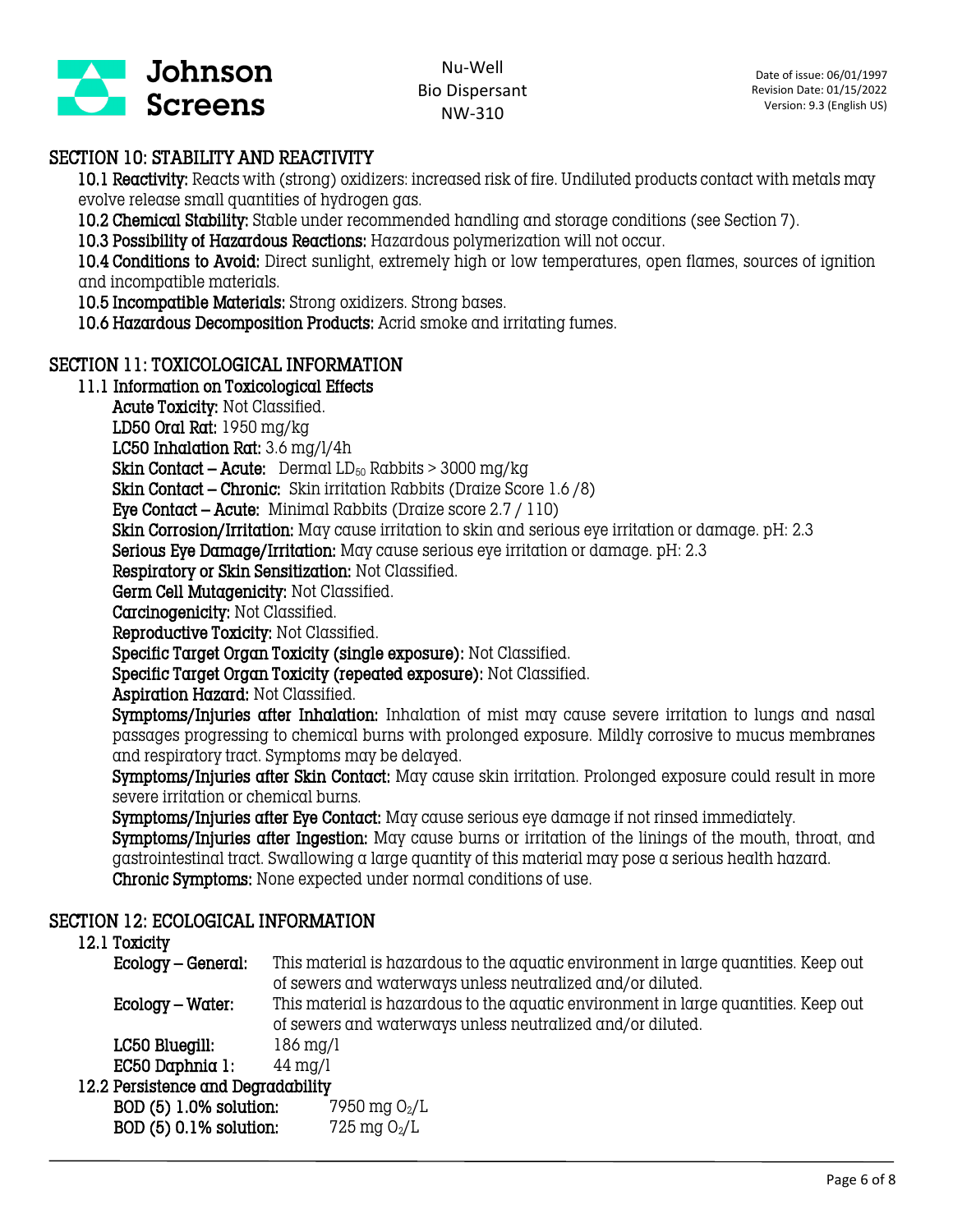

 Total Organic Carbon: 2.2% 12.3 Bioaccumulation Potential: Non-bioaccumulating

12.4 Mobility in Soil: Product is slightly viscous and has limited mobility in soils.<br>12.5 Other Adverse Effects: No additional information available 12.5 Other Adverse Effects: No additional information available

### SECTION 13: DISPOSAL CONSIDERATIONS

#### 13.1 Waste Treatment Methods

Sewage Disposal Recommendations: Diluted product will not disrupt waste water treatment. Do not empty into drains; dispose of this material and its container in a safe way.

Waste Disposal Recommendations: Dispose of waste material in accordance with all local, regional, national, and international regulations.

## SECTION 14: TRANSPORTATION INFORMATION

#### 14.1 In Accordance with DOT

 Not regulated as a hazardous material by the US Dept. of Transportation (DOT) 49CFR 172.101 Hazardous Materials Table Proper Shipping Name: COMPOUND, LIQUID, CLEANING, CORROSIVE, POLYMALAEIC ACID BLEND

Hazard Class: Non-Hazardous

Identification Number: UN/NA1760

Label Codes: None Required

Packing Group: II

ERG Number: 154

14.2 In Accordance with IMDG

 Proper Shipping Name: COMPOUND, LIQUID, CLEANING, CORROSIVE, POLYMALAEIC ACID BLEND Hazard Class: Non-Hazardous Identification Number: UN/NA1760

 Packing Group: II Label Codes: None Required EmS-No. (Fire): F-A EmS-No. (Spillage): S-B

14.3 In Accordance with IATA

 Proper Shipping Name: COMPOUND, LIQUID, CLEANING, CORROSIVE, POLYMALAEIC ACID BLEND Packing Group: II Identification Number: UN/NA1760 Hazard Class: Non-Hazardous

Label Codes: None Required

ERG Code (IATA): 8L

14.4 In Accordance Canadian TDG Proper Shipping Name: COMPOUND, LIQUID, CLEANING, CORROSIVE, POLYMALAEIC ACID BLEND Hazard Class: Non-Hazardous Label Codes: None Required Reportable Quantity: None

#### SECTION 15: REGULATORY INFORMATION

15.1 RCRA Status: Not a hazardous waste under RCRA 40 CFR 261. No reportable quantities.

15.2 SARA/TITLE III-CERCLA List: This product does not contain a "CERCLA" listed hazardous substance for emergency release notification under Sec. 304 (40CFR 302).

15.3 SARA/TITLE III-Toxic Chemicals List: This product does not contain a toxic chemical for routine annual